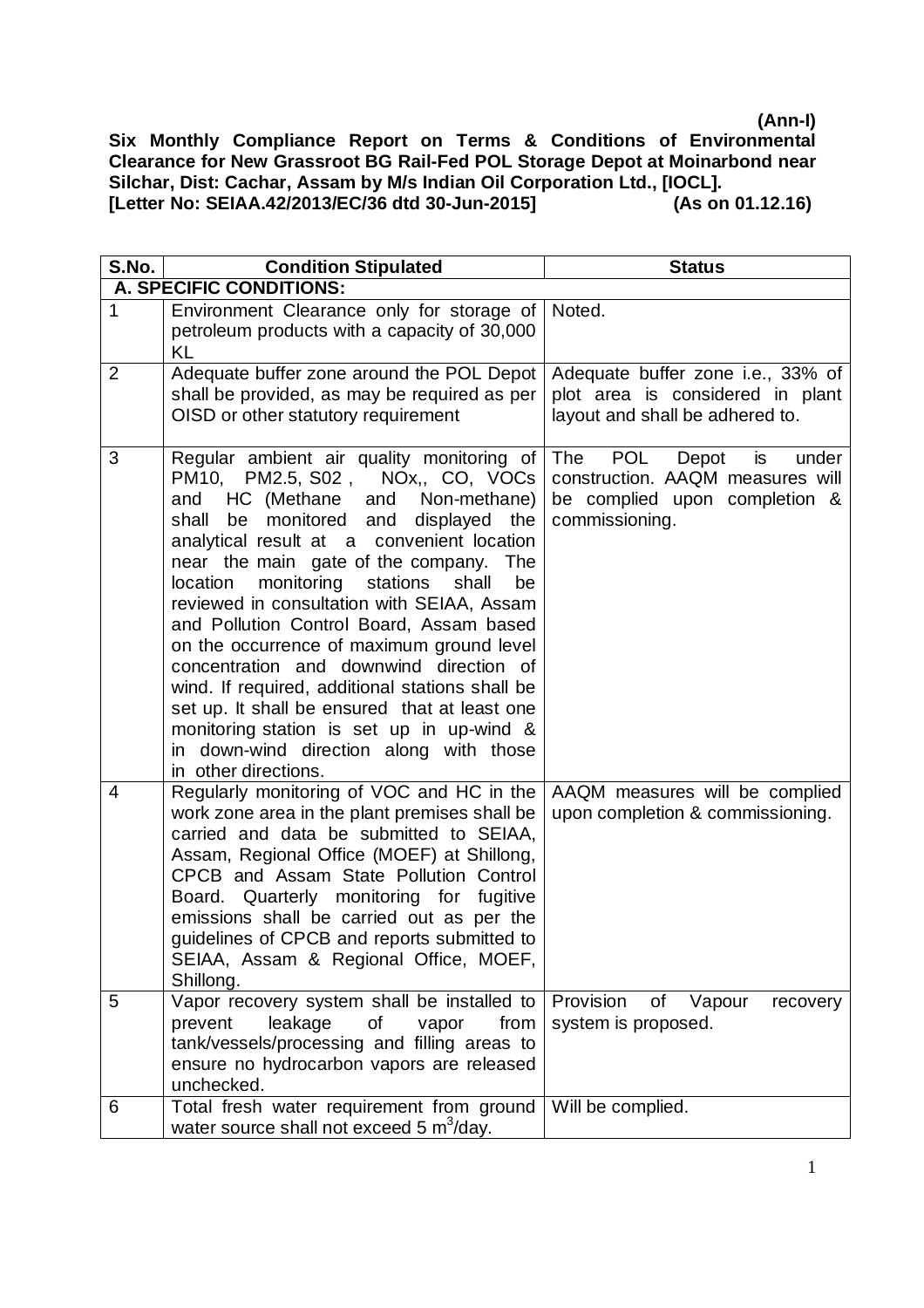| S.No.          | <b>Condition Stipulated</b>                                                                                                                                                                                                                                                                                                                                                                                                                                                                                                                                 | <b>Status</b>                                                                                                                                                                         |
|----------------|-------------------------------------------------------------------------------------------------------------------------------------------------------------------------------------------------------------------------------------------------------------------------------------------------------------------------------------------------------------------------------------------------------------------------------------------------------------------------------------------------------------------------------------------------------------|---------------------------------------------------------------------------------------------------------------------------------------------------------------------------------------|
| $\overline{7}$ | The company shall construct the garland<br>drain all around the project site to prevent<br>runoff of any oil containing waste into the<br>nearby water bodies. Separate drainage<br>system shall be created for oil contaminated<br>and non-oil contaminated streams. During<br>rainy season, the storm water drains<br>shall be connected to oil water separator<br>and passed through guard pond. Water<br>quality monitoring of guard pond shall be<br>conducted and ensured tha t monitoring<br>parameters shall not exceed the prescribed<br>standards | Will be complied.                                                                                                                                                                     |
| 8              | Effluent from washing of storage tanks in<br>POL Depot shall be properly treated in oil<br>water separator and treated waste water<br>shall conform to CPCB standards. No<br>effluent shall be discharged outside the<br>premises and 'Zero' effluent discharge<br>concept shall be followed.                                                                                                                                                                                                                                                               | Will be complied.                                                                                                                                                                     |
| 9              | Oil Industry Safety Directorate guidelines<br>regarding safety against fire,<br>spillage,<br>pollution control, etc., should be followed.<br>Company should ensure no oil spillage occur<br>during loading / unloading of petroleum<br>products. Computerized system of filling of<br>petroleum products shall be undertaken.                                                                                                                                                                                                                               | The layout complies with latest<br>relevant OISD-244; 1 <sup>st</sup> edition, 2015<br>guidelines & firefighting / safety<br>provisions in the POL Depot will<br>conform to OISD-117. |
| 10             | The project authorities shall strictly comply<br>with the provisions made in Manufacture,<br>Import of Hazardous<br>Storage and<br>Chemicals Rules 1989, as amended in<br>2000 and the Public Liability Insurance<br>Act for handling of hazardous chemicals<br>etc. All the hazardous waste (Management,<br>Handling and Trans-boundary Movement)<br><b>Rules 2008.</b>                                                                                                                                                                                    | Will be complied.                                                                                                                                                                     |
| 11             | Necessary approvals from Chief Controller<br>of Explosives must be obtained before<br>commission of project. Requisite On-site and                                                                                                                                                                                                                                                                                                                                                                                                                          | Will be complied.                                                                                                                                                                     |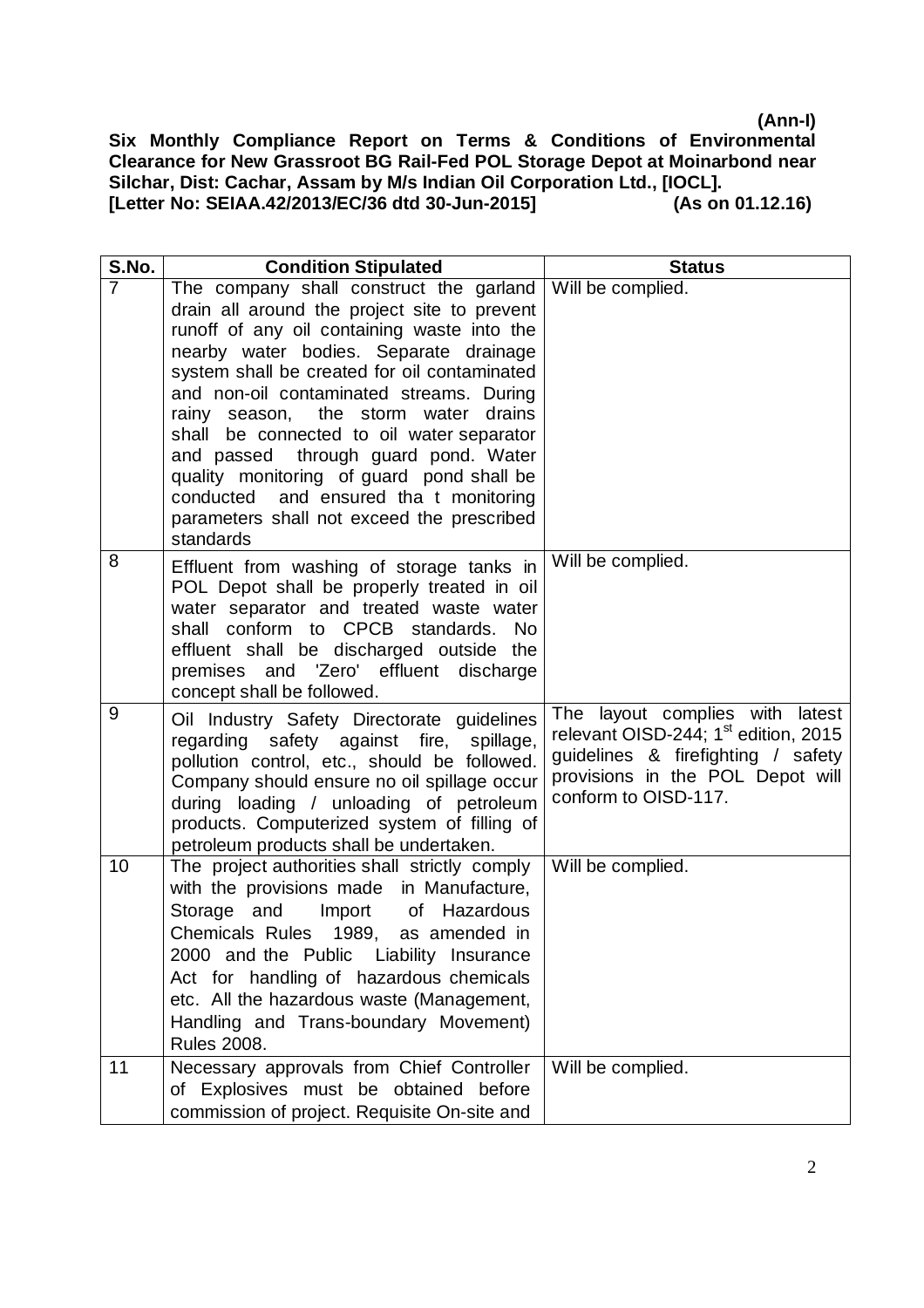| S.No. | <b>Condition Stipulated</b>                                                                             | <b>Status</b>                   |
|-------|---------------------------------------------------------------------------------------------------------|---------------------------------|
|       | Off-site Disaster Management Plans will be                                                              |                                 |
|       | prepared and implemented.                                                                               |                                 |
| 12    | The company shall obtain all requisite                                                                  | Will be complied.               |
|       | clearances for fire safety and explosives and                                                           |                                 |
|       | shall comply with the stipulation made by the                                                           |                                 |
|       | respective authorities.                                                                                 |                                 |
| 13    | All Storage tanks shall be provided with                                                                | Will be complied.               |
|       | design features based on applicable OISD                                                                |                                 |
|       | standards.                                                                                              |                                 |
| 14    | Consent to establish/operate<br>shall<br>be                                                             | Applied to PCB,<br>Assam<br>and |
|       | obtained from PCB, Assam and copy of the                                                                | approval is awaited.            |
|       | same shall be submitted to SEIAA, Assam                                                                 |                                 |
| 15    | All installation shall be resistant to the Will be complied.                                            |                                 |
| 16    | earthquake of above 7.5 Richter Scale<br>protection<br>Lightening<br>device<br>shall<br>be <sub>1</sub> | Will be complied.               |
|       | provided as per OISD-244 guidelines                                                                     |                                 |
| 17    | Hydrocarbon detection system shall<br>be                                                                | Will be complied.               |
|       | provided in the area where HC vapour may                                                                |                                 |
|       | develop.                                                                                                |                                 |
| 18    | Maintenance of pumps shall be done as per                                                               | Will be complied.               |
|       | OISD-119                                                                                                |                                 |
| 19    | LDAR program shall be provided in tank Will be provided.                                                |                                 |
|       | farm.                                                                                                   |                                 |
| 20    | High temperature and high pressure alarm                                                                | Will be provided.               |
|       | with auto activation of water sprinklers as                                                             |                                 |
|       | well as safety relief valve shall be provided.                                                          |                                 |
| 21    | No change in storage capacity and other                                                                 | Noted and shall be ensured.     |
|       | facilities should be made without getting                                                               |                                 |
| 22    | proper approval from SEIAA, Assam<br>Fully automated tank farm management                               | Will be provided.               |
|       | system (TFMS) will<br>be<br>provided<br>for                                                             |                                 |
|       | accounting of products & reconciliation.                                                                |                                 |
| 23    | Emergency Response plan shall be based on                                                               | Will be ensured.                |
|       | the guidelines prepared by OISD, DGMS and                                                               |                                 |
|       | Govt of India. Mock Drill shall be conducted                                                            |                                 |
|       | once in month.                                                                                          |                                 |
| 24    | Bottom oil sludge shall be handled, stored                                                              | Will be ensured.                |
|       | and disposed as per CPCB/MoEF guidelines                                                                |                                 |
|       | framed under HW Rules 2008.                                                                             |                                 |
| 25    | Occupational health surveillance of worker                                                              | Will be ensured.                |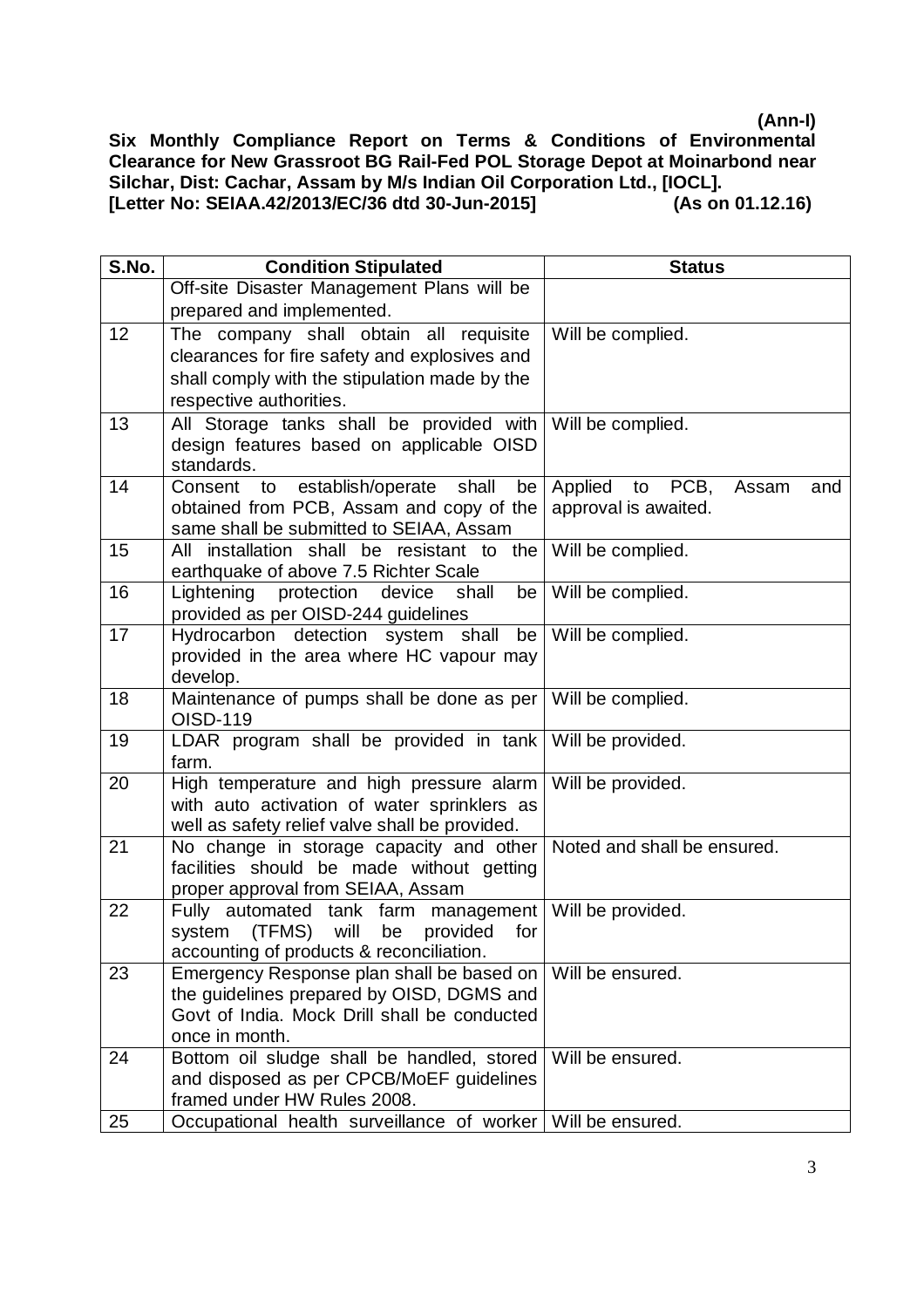| S.No. | <b>Condition Stipulated</b>                                                                                                                                                                                                                                                                   | <b>Status</b>                                                                                                                                                           |
|-------|-----------------------------------------------------------------------------------------------------------------------------------------------------------------------------------------------------------------------------------------------------------------------------------------------|-------------------------------------------------------------------------------------------------------------------------------------------------------------------------|
|       | shall be done on regular basis and records                                                                                                                                                                                                                                                    |                                                                                                                                                                         |
|       | maintained as per the Factory Act.                                                                                                                                                                                                                                                            |                                                                                                                                                                         |
| 26    | Green belt shall be developed in 33% of the<br>plot area to mitigate the effect of fugitive<br>emission<br>all<br>around<br>the<br>plant<br>in<br>consultation with DFO<br><b>CPCB</b><br>per<br>as<br>guidelines. Thick green belt around POL<br>depot should be ensured with local species. | Green area @ 33% of Depot area<br>will be maintained in consultation<br>with DFO.<br>Plantation will be done of various<br>local species with recommendation<br>of DFO. |
| 27    | The Company shall harvest surface as well<br>rainwater from<br>the rooftops of the<br>as<br>buildings proposed in the project and storm<br>water drains to recharge the ground water<br>and use the same water for the various<br>activities of the project to conserve fresh<br>water        | Will be complied.                                                                                                                                                       |
| 28    | All the recommendations mentioned in the<br>EMP/DMP shall be implemented.                                                                                                                                                                                                                     | Will be complied.                                                                                                                                                       |
| 29    | Dedicated parking facility for loading and<br>unloading of material should be provided in<br>the POL Depot. Unit should develop and<br>implement<br>good<br>traffic<br>management<br>system for their incoming and outgoing<br>vehicles to avoid congestion on the public<br>road.            | Will be complied.                                                                                                                                                       |
| 30    | All the commitment made regarding issues<br>raised during the public hearing/consultation<br>meeting held on 07/01/2015<br>shall<br>be<br>satisfactorily<br>implemented.<br>Adequate<br>budgetary<br>provision<br>to<br>be<br>kept<br>for<br>implementation.                                  | Will be complied.                                                                                                                                                       |
| 31    | Company shall adopt Corporate Environment<br>Policy as per the Ministry's O.M No. J-11013/<br>41/2006-IA.II(1) dated $26^{th}$ April, 2011 and<br>implemented.                                                                                                                                | Will be implemented                                                                                                                                                     |
| 32    | Under Corporate<br>Social Responsibility<br>(CSR), sufficient budgetary provision shall<br>health<br>be made<br>for<br>improvement,<br>education,<br>and electricity supply<br>water                                                                                                          | Will be implemented                                                                                                                                                     |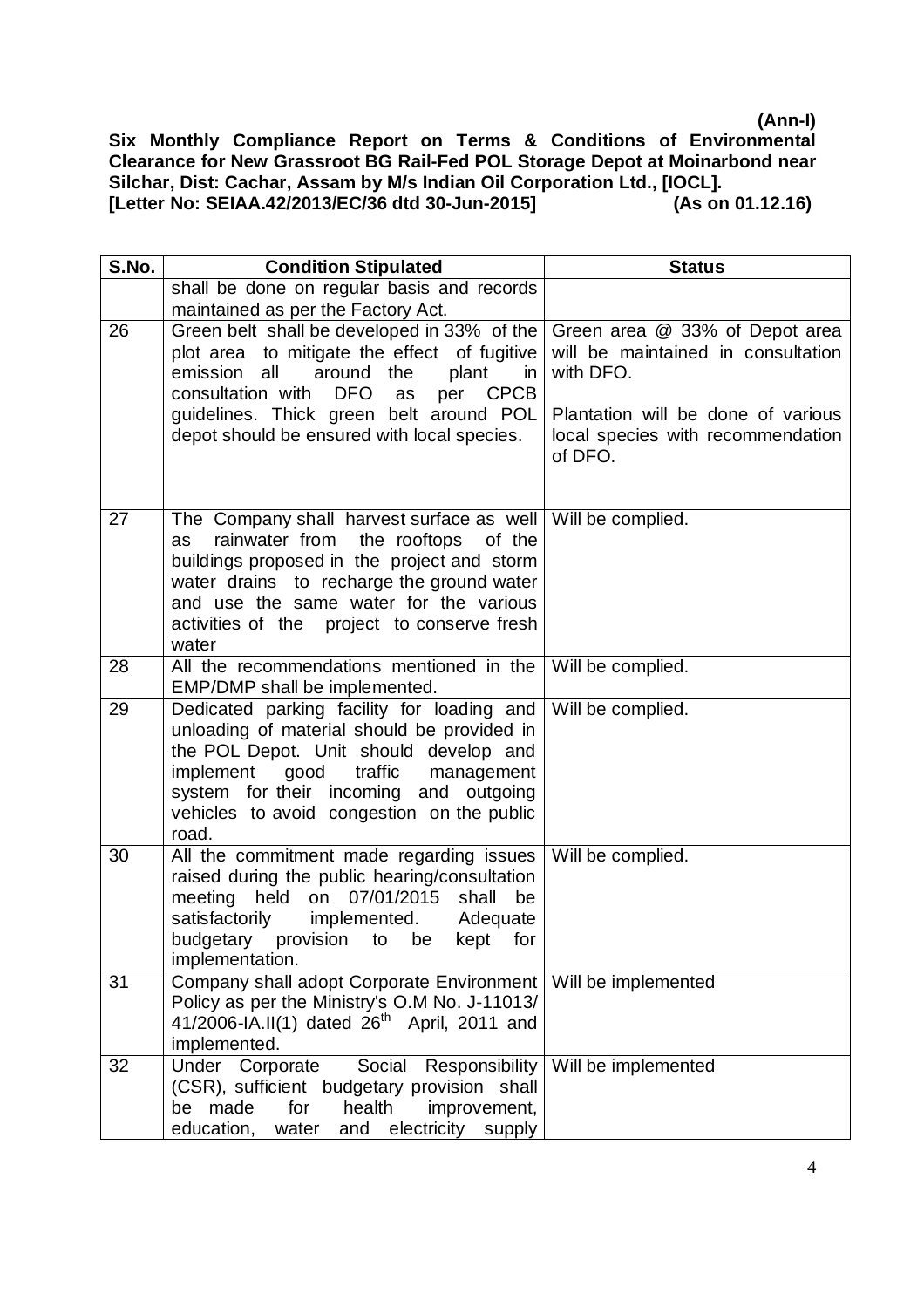| S.No.          | <b>Condition Stipulated</b>                                                                                                                                                                                                                                                                                                                                    | <b>Status</b>        |
|----------------|----------------------------------------------------------------------------------------------------------------------------------------------------------------------------------------------------------------------------------------------------------------------------------------------------------------------------------------------------------------|----------------------|
|                | etc. in and around the project.                                                                                                                                                                                                                                                                                                                                |                      |
| 33             | Prevention and protection measures against   Will be implemented.<br>accidental explosions may be ensured.                                                                                                                                                                                                                                                     |                      |
| 34             | The growth of vegetation in the tank farm<br>shall be removed on regular basis whenever<br>found.                                                                                                                                                                                                                                                              | Will be ensured.     |
| 35             | Personal protection equipment shall<br>be<br>provided to workers & its usage shall be<br>ensured and supervised.                                                                                                                                                                                                                                               | Will be ensured.     |
| 36             | Provision shall be made for the housing of<br>construction labour within the site with all<br>necessary infrastructure and facilities such<br>as fuel for cooking, mobile toilets, Safe<br>drinking water, medical health care, crèche<br>etc. The housing may be in the form of<br>temporary structures to be removed after the<br>completion of the project. | Will be ensured.     |
| 37             | The project proponent shall install energy<br>efficient devices and appliances conforming<br>to the Bureau of Energy Efficiency norms                                                                                                                                                                                                                          | Will be complied.    |
| 38             | The energy audit shall be conducted at<br>regular intervals and the recommendations of<br>the audit report shall be implemented.                                                                                                                                                                                                                               | Will be complied.    |
| 39             | The project proponent shall implement the<br>application of solar energy for illumination of<br>areas, internal roads and passages<br>in<br>addition to utilization of solar water heating<br>systems to the extent possible.                                                                                                                                  | Will be complied.    |
|                | <b>B. GENERAL CONDITIONS:</b>                                                                                                                                                                                                                                                                                                                                  |                      |
| $\mathbf{1}$   | The project authorities shall strictly adhere to<br>the stipulations made by the Pollution Control<br>Board Assam & State Government and any<br>other statutory authority.                                                                                                                                                                                     | Will be implemented. |
| $\overline{2}$ | No further expansion or modifications in the<br>project shall be carried out without prior<br>the<br>SEIAA, Assam for<br>approval<br>οf<br>clearance, a fresh reference shall be made to<br>SEIAA, Assam to assess the adequacy of<br>conditions<br>imposed<br>and<br>to<br>add<br>additional<br>environmental<br>protection                                   | Will be complied.    |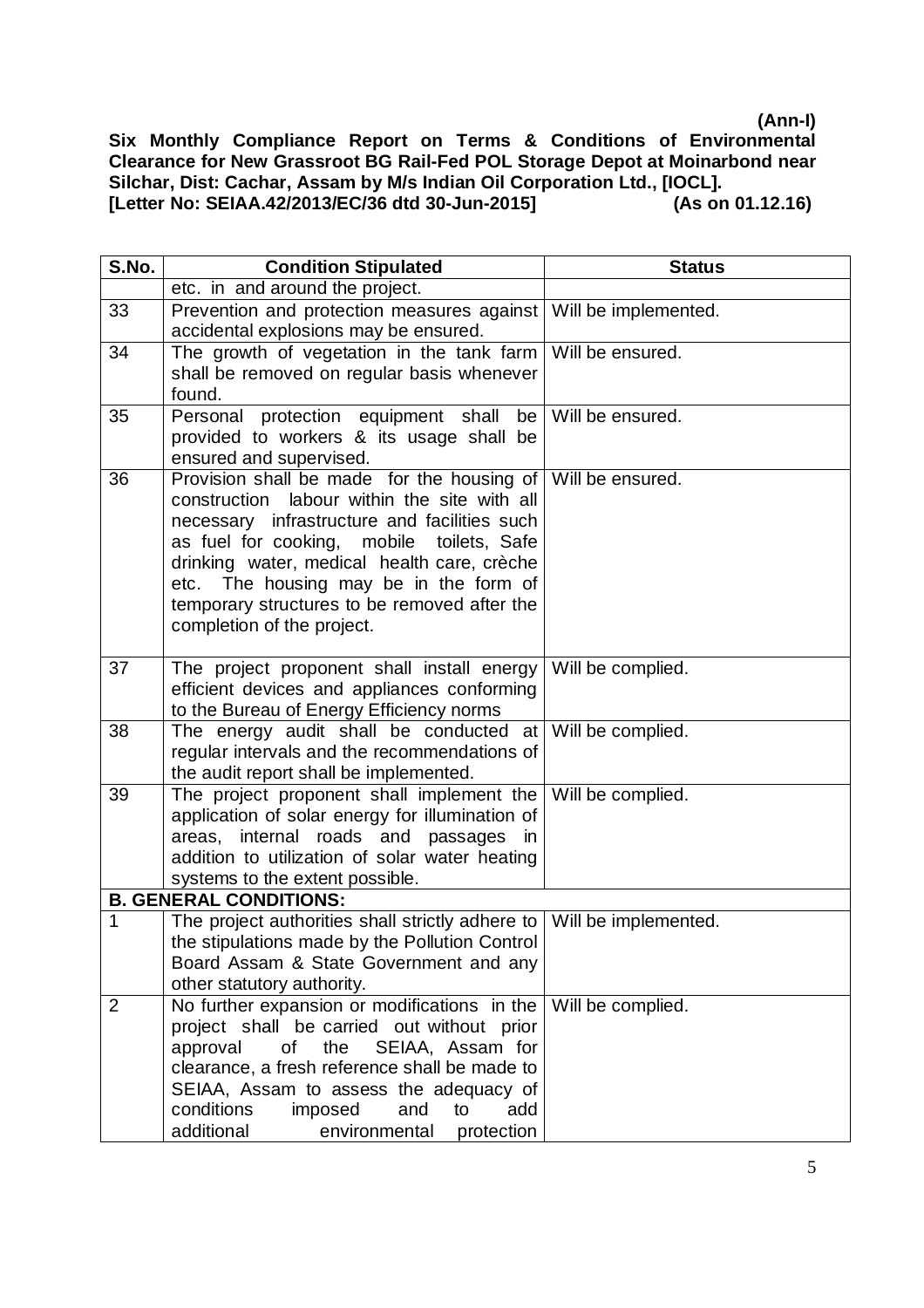| S.No.          | <b>Condition Stipulated</b>                                                                                                                                                                                                                                                                                                                                                                                                              | <b>Status</b>            |
|----------------|------------------------------------------------------------------------------------------------------------------------------------------------------------------------------------------------------------------------------------------------------------------------------------------------------------------------------------------------------------------------------------------------------------------------------------------|--------------------------|
|                | measures required, if any.                                                                                                                                                                                                                                                                                                                                                                                                               |                          |
| 3              | The overall noise levels in and around the<br>plant area shall be kept well within the<br>standards<br>by providing<br>noise control<br>including acoustic<br>hoods.<br>measures<br>silencers, enclosures etc. on all sources of<br>noise generation The ambient noise levels<br>shall conform to the standards prescribed<br>under Environment (Protection) Act, 1986<br>Rules, 1989 viz. 75 dBA (day time) and 70<br>dBA (night time). | Will be complied.        |
| $\overline{4}$ | Training shall be imparted to all the<br>employees on safety and health aspects of<br>chemicals handling. Pre-employment and<br>routine periodical medical examinations for<br>all employees shall be undertaken on regular<br>basis. Training to all employees on handling<br>of chemicals shall be imparted.                                                                                                                           | Will be implemented.     |
| 5              | The company shall also comply with all the Will be complied.<br>environmental protection measures<br>and<br>safeguards proposed in the documents<br>submitted to the SEIAA, Assam. All the<br>recommendations made in the EIA/EMP in<br>respect of environmental management, risk<br>mitigation measures and public hearing<br>relating to the project shall be implemented.                                                             |                          |
| 6              | The company shall undertake all relevant Will be ensured.<br>measures for improving the socio-economic<br>conditions of the surrounding area. CSR<br>activities shall be undertaken by involving<br>local villages and administration.                                                                                                                                                                                                   |                          |
| $\overline{7}$ | company shall<br>The<br>undertake<br>developmental<br>including<br>measures<br>community welfare measures in the project<br>area for the overall improvement of the<br>environment.                                                                                                                                                                                                                                                      | eco-   Will be complied. |
| 8              | A separate Environmental Management Cell<br>equipped with full fledged laboratory facilities<br>shall be set up to carry out the Environmental<br>Management and Monitoring functions.                                                                                                                                                                                                                                                   | Will be complied.        |
| 9              | The company shall earmark sufficient funds                                                                                                                                                                                                                                                                                                                                                                                               | Will be complied.        |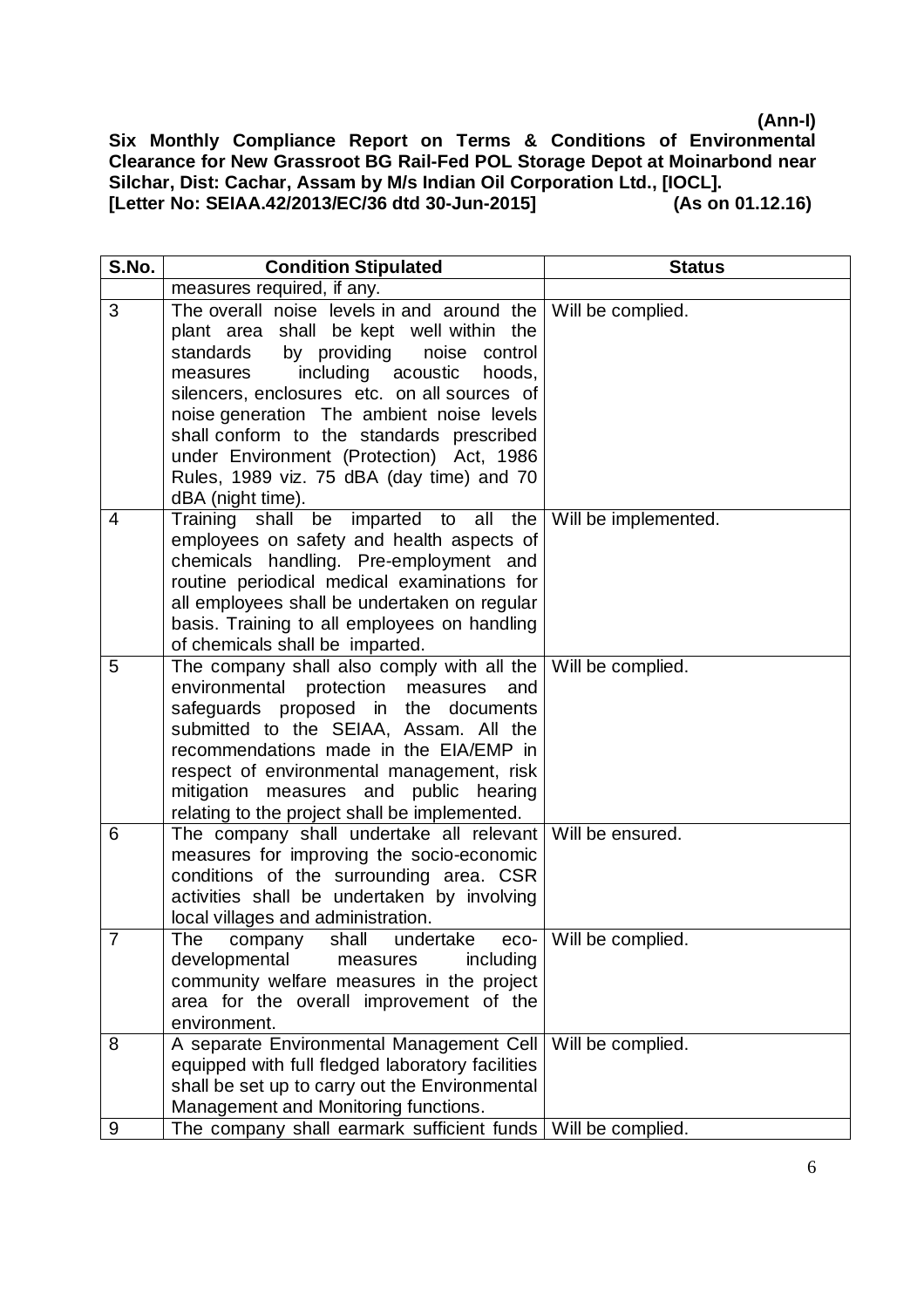| S.No. | <b>Condition Stipulated</b>                                                                                                                                                                                                                                                                                                                                                                                                                                                                                     | <b>Status</b>                                                                                              |
|-------|-----------------------------------------------------------------------------------------------------------------------------------------------------------------------------------------------------------------------------------------------------------------------------------------------------------------------------------------------------------------------------------------------------------------------------------------------------------------------------------------------------------------|------------------------------------------------------------------------------------------------------------|
|       | towards capital cost and recurring cost per<br>annum to implement the conditions by the<br>well as<br>SEIAA, Assam as<br>the State<br>Government along with the implementation<br>schedule for all the conditions stipulated<br>herein. The<br>funds<br><b>SO</b><br>earmarked<br>for<br>environment management/pollution control<br>measures shall not be diverted for any other<br>purpose.                                                                                                                   |                                                                                                            |
| 10    | A copy of clearance letter shall be sent by<br>project<br>proponent<br>the<br>to<br>concerned<br>Panchayat, Zila<br>Parishad/Municipal<br>Corporation, Urban Local Body and the local<br>from<br>whom<br>NGO,<br>if.<br>any,<br>suggestions/representations, if any, were<br>received while processing the proposal.                                                                                                                                                                                            | Will be complied.                                                                                          |
| 11    | The project proponent shall also submit<br>six monthly reports on the status of<br>compliance of the stipulated Environmental<br>Clearance conditions including results of<br>monitored data (both in hard copies as well<br>as by e-mail) to the SEIAA, Assam and the<br>respective Regional Office of MoEF,<br>the<br>Zonal Office of CPCB<br>respective<br>and<br>A copy of Environment Clearance<br>SPCB.<br>and six monthly compliance status reports<br>shall be posted on the website of the<br>company. | The project is under construction.<br>Six monthly compliance report as<br>on 01.12.16 is hereby submitted. |
| 12    | The environmental statement<br>for<br>each<br>financial year ending 31 <sup>st</sup> March in Form-V is<br>mandated shall be submitted to the SEIAA,<br>Assam & PCB, Assam as prescribed under<br>Environment<br>(Protection)<br>the<br>Rules,<br>1986, as amended subsequently, shall also<br>be put on the website of the company.                                                                                                                                                                            | Form-V<br>requirement<br>will<br>be<br>complied<br>subsequent<br>to<br>commissioning of project.           |
| 13    | the<br>The project proponent shall inform<br>public that the project has been accorded<br>environmental clearance<br>by the SEIAA,<br>Assam and this shall be advertised<br>within<br>days from the date of issue of the<br>seven                                                                                                                                                                                                                                                                               | Complied with.<br>cutting<br>Copy of<br>newspaper<br>enclosed.                                             |